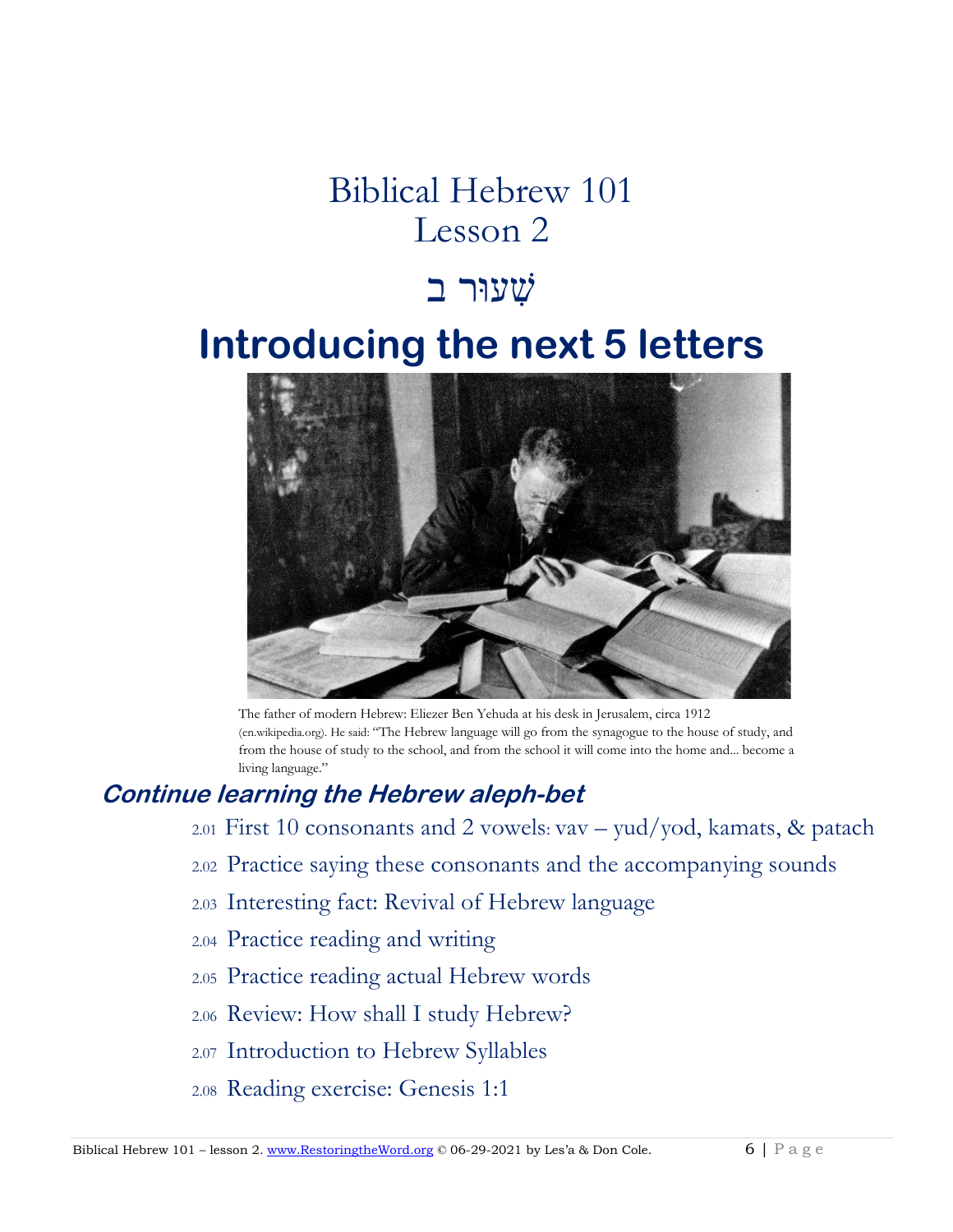## **2.01 First 10 consonants of Hebrew Aleph-Bet and 2 vowels**

In this lesson, we will:

- Begin to learn the next 5 letters in the Hebrew aleph-bet.
- Continue learning with the same two vowels from Lesson 1.

#### **Below are the next consonants of the Hebrew Aleph-Bet.**

- 1. Read the name of each letter below. (Refer to Sound of Letter column for pronunciation)
- 2. Do *the hand*: make a fist with your right hand. Point thumb down and say *aleph*. Raise index finger - say *bet*. Lift middle finger - say *gimmel*. Lift ring finger – say *dalet*. And finally lift pinkie – say *hay.*  Again, point thumb down and this time say *vav*. Raise index finger - say *zayin*. Lift middle finger say *chet*. Lift ring finger – say *tet*. And finally lift pinkie – say *yod.*
- 3. Print each letter. (Copy the Block print below & refer to aleph-bet chart for letter formulation.)

## **2.02 Practice saying these letters & sounds**

#### **Letters (aka consonants) & Vowels (aka nikkudot (נְקְדּוֹת)**

Please note that there are two forms of the **בּ**:

- 1. The first is **בּ**) *bet*, which has a dot called a dagesh, which means emphasis).
- 2. The second is **ב**) *vet*, does not have a dot).

| <b>Book</b><br>Print            | <b>Numeric</b><br>value | Name of letter        | <b>Sound of letter</b>                         | <b>Block print</b><br>(as in English, there are slight<br>variations in letters' shapes) | Write each letter |
|---------------------------------|-------------------------|-----------------------|------------------------------------------------|------------------------------------------------------------------------------------------|-------------------|
|                                 | 6                       | vav                   | v in vice                                      |                                                                                          |                   |
|                                 | 7                       | zayin                 | $\overline{z}$ in $\overline{z}$ <sub>00</sub> |                                                                                          |                   |
|                                 | 8                       | chet                  | ch in Bach                                     | 丌                                                                                        |                   |
| ิช                              | 9                       | tet                   | t in tell                                      | ט                                                                                        |                   |
|                                 | 10                      | yod (or yud)          | y in yell                                      | 9                                                                                        |                   |
| <b>Vowels</b> (aka<br>nikkudot) |                         | Name of vowel         | Sound of vowel                                 | Print                                                                                    | Write             |
|                                 |                         | לְמַץ <i>:kamats</i>  | "ah" in spa                                    | Ķ                                                                                        |                   |
|                                 |                         | <i>תַּחַה patach:</i> | "ah" in spa                                    | Ķ                                                                                        |                   |

#### **2.03 Interesting facts: Revival of the Hebrew language**



Did you know that Hebrew had ceased to be an everyday spoken language between 200 and 400 AD, following the Bar Kohba war which was in 135 AD. In the late 19th Century, Eliezer Ben-Yehuda began to revive Hebrew as a living language for the Jews in Israel. He stated, "The Hebrew language will go from the synagogue to the house of study, and from the house of study to the school, and from the school it will come into the home and... become a living language."… In 1948, when the state of Israel became an independent nation, Hebrew once-again became the official language of the land, the State of Israel. Excellent book: "Tongue of the Prophets," by Robert St. John.



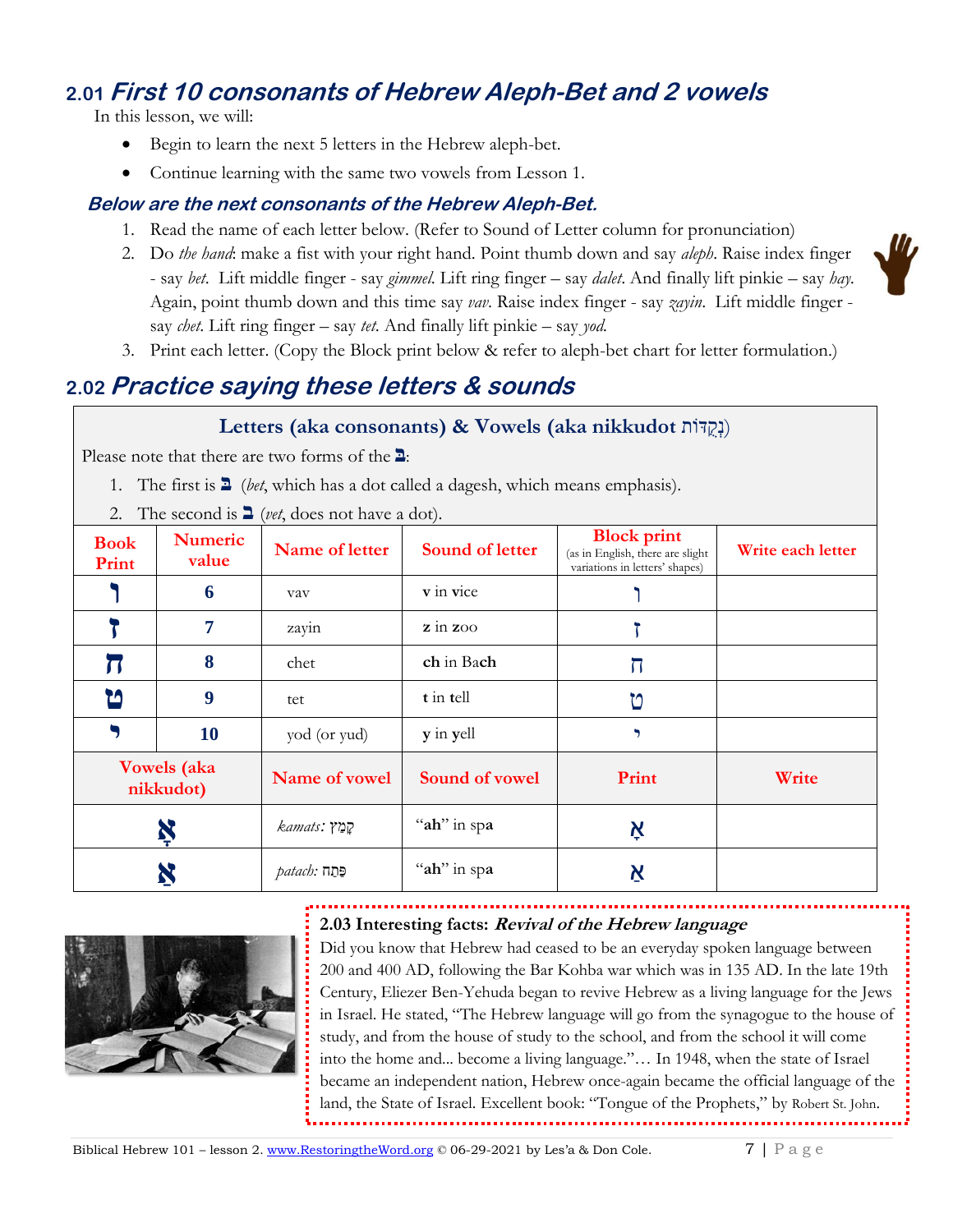## 2.04 Practice reading and writing

| Next 5 Letters (Consonants #5-10) &  |                   |            |                                                                                             |                   |  |
|--------------------------------------|-------------------|------------|---------------------------------------------------------------------------------------------|-------------------|--|
| 2 vowels (nikkudot): patach & kamats |                   |            |                                                                                             |                   |  |
| Letter                               | <b>Name</b>       | Sound      | <b>Block print</b><br>(as in English, there<br>are slight variations in<br>letters' shapes) | Write each letter |  |
|                                      | vav               | v in vice  |                                                                                             |                   |  |
|                                      | vav with kamats   | vah        | ļ                                                                                           |                   |  |
|                                      | vav with patach   | vah        |                                                                                             |                   |  |
| $\overline{\mathbf{r}}$              | zayin             | z in zoo   | $\bar{J}$                                                                                   |                   |  |
| ļ                                    | zayin with kamats | zah        | Ţ                                                                                           |                   |  |
| <u>}</u>                             | zayin with patach | zah        | Ţ                                                                                           |                   |  |
|                                      |                   |            |                                                                                             |                   |  |
| $\boldsymbol{\pi}$                   | chet              | ch in Bach | $\overline{\Pi}$                                                                            |                   |  |
| Ţ                                    | chet with kamats  | chah       | ក្                                                                                          |                   |  |
| $\boldsymbol{\mathcal{J}}$           | chet with patach  | chah       | $\overline{\cup}$                                                                           |                   |  |
|                                      |                   |            |                                                                                             |                   |  |
| ิษ                                   | tet               | t in tell  | U                                                                                           |                   |  |
| ิษ<br>┳                              | tet with kamats   | tah        | D<br>₹                                                                                      |                   |  |
| ņ                                    | tet with patach   | tah        | טַ                                                                                          |                   |  |
|                                      |                   |            |                                                                                             |                   |  |
| 7                                    | yod (or yud)      | y in yell  | $\blacktriangledown$                                                                        |                   |  |
| $\blacktriangledown$<br>Ŧ            | yod with kamats   | yah        | $\blacktriangledown$<br>$\pmb{\tau}$                                                        |                   |  |
| $\frac{1}{2}$                        | yod with patach   | yah        | $\blacktriangledown$<br>÷,                                                                  |                   |  |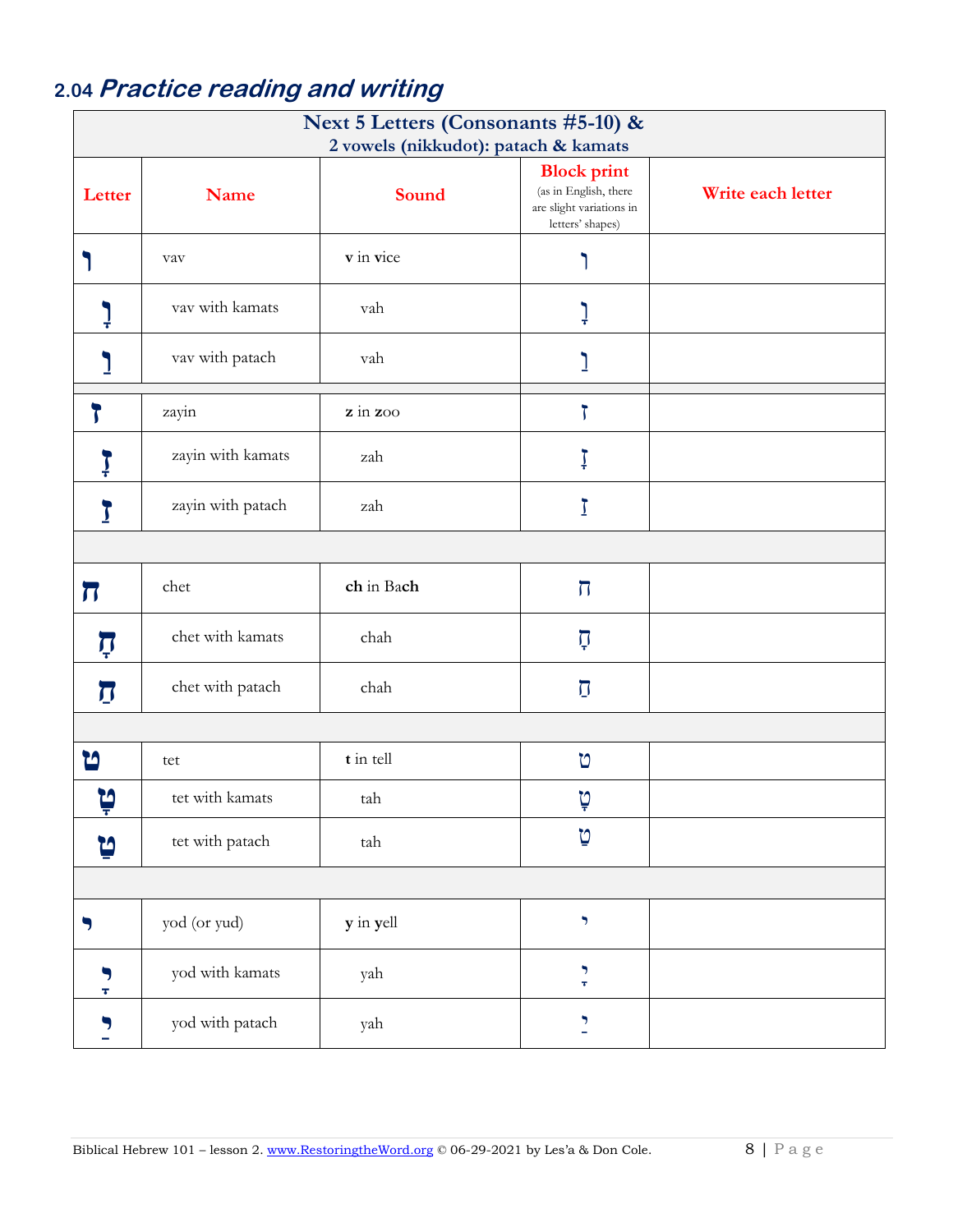### **2.05 Practice reading actual Hebrew words**

Our objective, at this point, is to become familiar with the letters and their sounds …. not to memorize words.

#### **How to read Hebrew:**

- *1.* Hebrew is read right to left and top to bottom. Begin by reading the right-most letter. Then add the vowel that is written below it.
- 2. For example: with the word  $\overline{\Delta}$ . Begin by reading right to left with the  $\chi$ ; then add the  $\overline{J}$ . We now have  $\overline{J}$  (ah-ha). Finally, add the  $\overline{J}$ . Because there is no vowel below this letter, it only has the sound of the consonant. Altogether we have: בַהֲב (ah-hav).



#### **Always remember read: right to left and top to bottom.**

| Read & Write words below -                                     |                                                                                                                                              |                                                                                                                                                 |                 |  |  |  |
|----------------------------------------------------------------|----------------------------------------------------------------------------------------------------------------------------------------------|-------------------------------------------------------------------------------------------------------------------------------------------------|-----------------|--|--|--|
| note: generally the last syllable is the accented syllable.    |                                                                                                                                              |                                                                                                                                                 |                 |  |  |  |
| <b>Hebrew</b>                                                  | <b>Translation</b>                                                                                                                           | <b>Transliteration</b><br>(please try to read before looking at transliteration)<br>Accented syllables have yellow highlight and<br>are bolded. | Write each word |  |  |  |
| י<br>ד                                                         | hand                                                                                                                                         | yahd                                                                                                                                            |                 |  |  |  |
| יִיְה                                                          | he threw, he shot                                                                                                                            | yah-dah                                                                                                                                         |                 |  |  |  |
| 78                                                             | brother                                                                                                                                      | ach                                                                                                                                             |                 |  |  |  |
| יהוה<br>(also written $\overline{1}\overline{1}\overline{1}$ ) | YHVH (aka the<br>tetragrammaton (YHVH),<br>the name of God. Vowels<br>from Adonai $\&\/$ or<br>Elohim have been<br>superimposed on letters.) | YaH- <b>VeH</b>                                                                                                                                 |                 |  |  |  |
|                                                                | vav (6th letter of Hebrew<br>Aleph-Bet)                                                                                                      | vahv                                                                                                                                            |                 |  |  |  |
| JЗ                                                             | roof                                                                                                                                         | gahg                                                                                                                                            |                 |  |  |  |
|                                                                | fish                                                                                                                                         | dahg                                                                                                                                            |                 |  |  |  |

## **2.06 Review: How Shall I Study Hebrew?**



#### **Consider taking your lesson with you & review it during your lunch**.

- 1.Practice saying the first 10 letters of the aleph-bet *using the hand*.
- 2.**Read** the Hebrew words in this lesson.
- 3.**Print** the words. Again, **read** the words.

Tip:<br>Place these pages and your notes in a place these pages and your<br>ring-book binder ... Bring your notebook to class.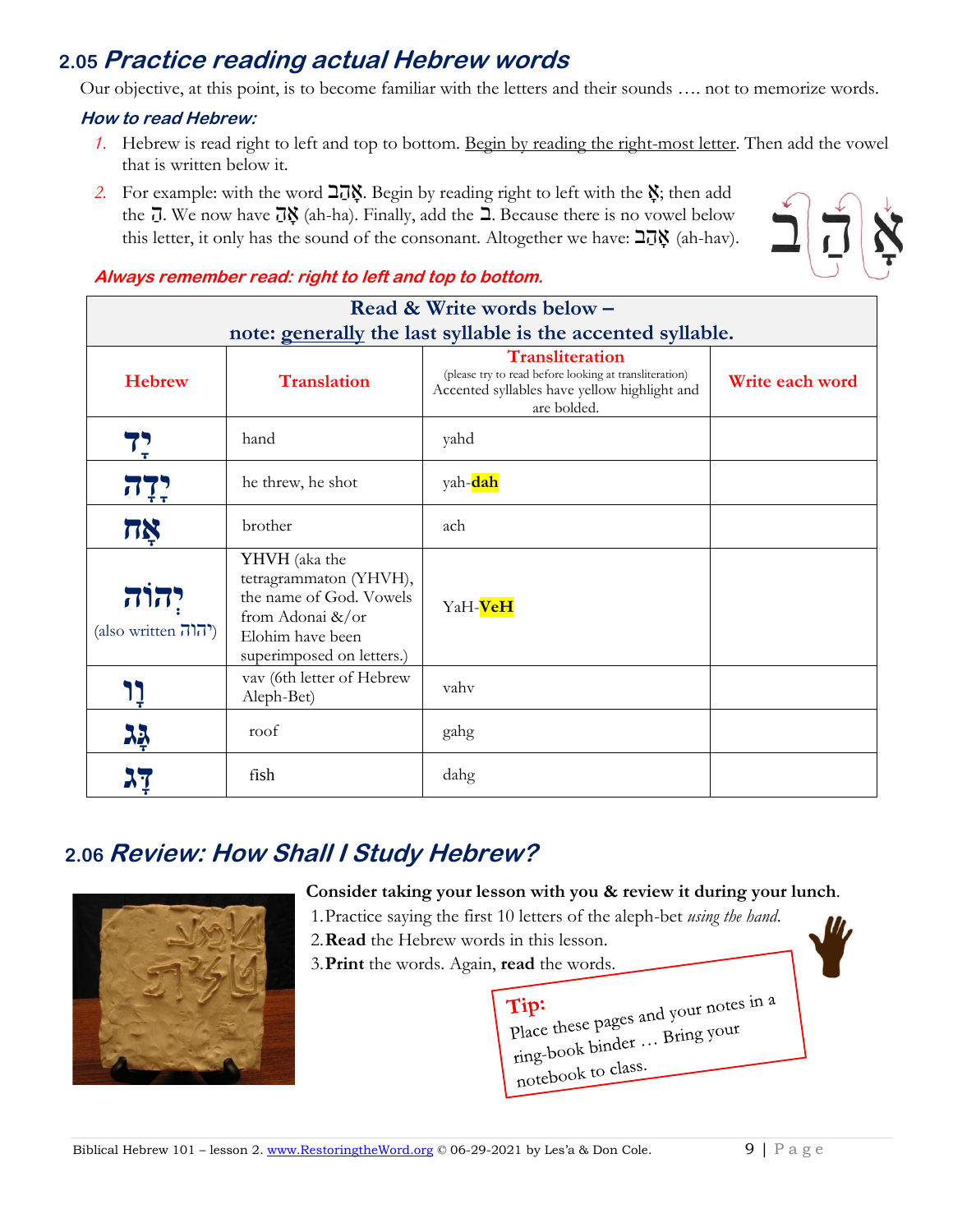## **2.07 Introduction to Hebrew syllables**

#### **Guidelines for syllables:**

- 1. Every Hebrew syllable begins with a consonant and a vowel. (Note: in Hebrew, syllables cannot begin with a vowel/nikkud.)
- 2. Easy way to know how many syllables: count the number of vowels  $\circledS$
- 3. Hebrew has two types of syllables: *open* and *closed*
	- a. Open syllables end with a vowel:
		- אָהַב has two syllables  $\exists \vec{a} \& \check{S}$  .
		- The first syllable of is  $\hat{N}$ . It is open because it ends with a kamats (which is a vowel).
	- b. Closed syllables end with a consonant:  $\frac{27}{8}$
	- The second syllable of  $\frac{1}{N}$ is  $\frac{1}{N}$ . It is *closed* because it ends with a vet (a consonant).
- 4. Easy way to identify how many syllables are in a word count the number of vowels.
	- a. The number of vowels in a word equals the number of syllables. (Each syllable has a vowel or diphthong.)
	- b. Indicate type of syllables: " $O$ " = an open syllable " $C$ " = a closed syllable

#### **Practice identifying the number of syllables**

| <b>Hebrew</b> | <b>Translation</b>                                     | <b>Transliteration</b><br>Read before looking at<br>transliteration | <b>Number</b><br>of<br>syllables | Write<br>each word<br>with<br>syllables | Indicate type of<br>syllables<br>(remember Hebrew is read right to<br>left; use the right to left order<br>when notating the syllables<br>below)<br>$C = closed$ syllable, ends with a<br>consonant<br>$O =$ open syllable, ends with a vowel |  |
|---------------|--------------------------------------------------------|---------------------------------------------------------------------|----------------------------------|-----------------------------------------|-----------------------------------------------------------------------------------------------------------------------------------------------------------------------------------------------------------------------------------------------|--|
| 75<br>77      | hand                                                   | yahd                                                                | $\mathbf{1}$                     | $7^\circ$                               | $\mathcal{C}$                                                                                                                                                                                                                                 |  |
| ΠŅ            | brother                                                | ach                                                                 | $\mathbf{1}$                     | $\overline{a}$ ጀ                        | $\mathcal{C}$                                                                                                                                                                                                                                 |  |
| אַכָב         | he loved                                               | ah- <mark>hahv</mark>                                               | $\overline{2}$                   | אָ - קב                                 | O (1 <sup>st</sup> syllable on right: " $\sum$ ")<br>$C$ (2nd syllable: "הב"                                                                                                                                                                  |  |
| <b>ְיָי</b>   | vav (6th letter of Hebrew<br>Aleph-Bet)                | vahv                                                                | 1                                | ָוו                                     | $\mathcal{C}$                                                                                                                                                                                                                                 |  |
| 23            | roof                                                   | gahg                                                                | $\mathbf{1}$                     | 꼬                                       | $\overline{C}$                                                                                                                                                                                                                                |  |
| <u>אָב</u>    | father                                                 | ahv                                                                 | $\mathbf{1}$                     | אָב                                     | $\mathcal{C}$                                                                                                                                                                                                                                 |  |
| 72Ŗ           | he was lost or perished                                | ah-vahd                                                             | $\overline{2}$                   |                                         |                                                                                                                                                                                                                                               |  |
| 7ķ            | Gad (as in the tribe of Gad)                           | gahd (like "a" in spa)                                              | $\mathbf{1}$                     |                                         |                                                                                                                                                                                                                                               |  |
| הַגַג         | celebrated (verb, as in he<br>made or kept a festival) | chah- <b>gahg</b>                                                   | $\overline{2}$                   |                                         |                                                                                                                                                                                                                                               |  |
| <b>AT</b>     | fish (masculine)                                       | dahg                                                                | $\mathbf{1}$                     |                                         |                                                                                                                                                                                                                                               |  |
|               | anxious, fear, concerned                               | dah- <mark>ahg</mark>                                               | $\mathbf{2}$                     |                                         |                                                                                                                                                                                                                                               |  |

Biblical Hebrew 101 – lesson 2. [www.RestoringtheWord.org](http://www.restoringtheword.org/) © 06-29-2021 by Les'a & Don Cole. 10 | P a g e